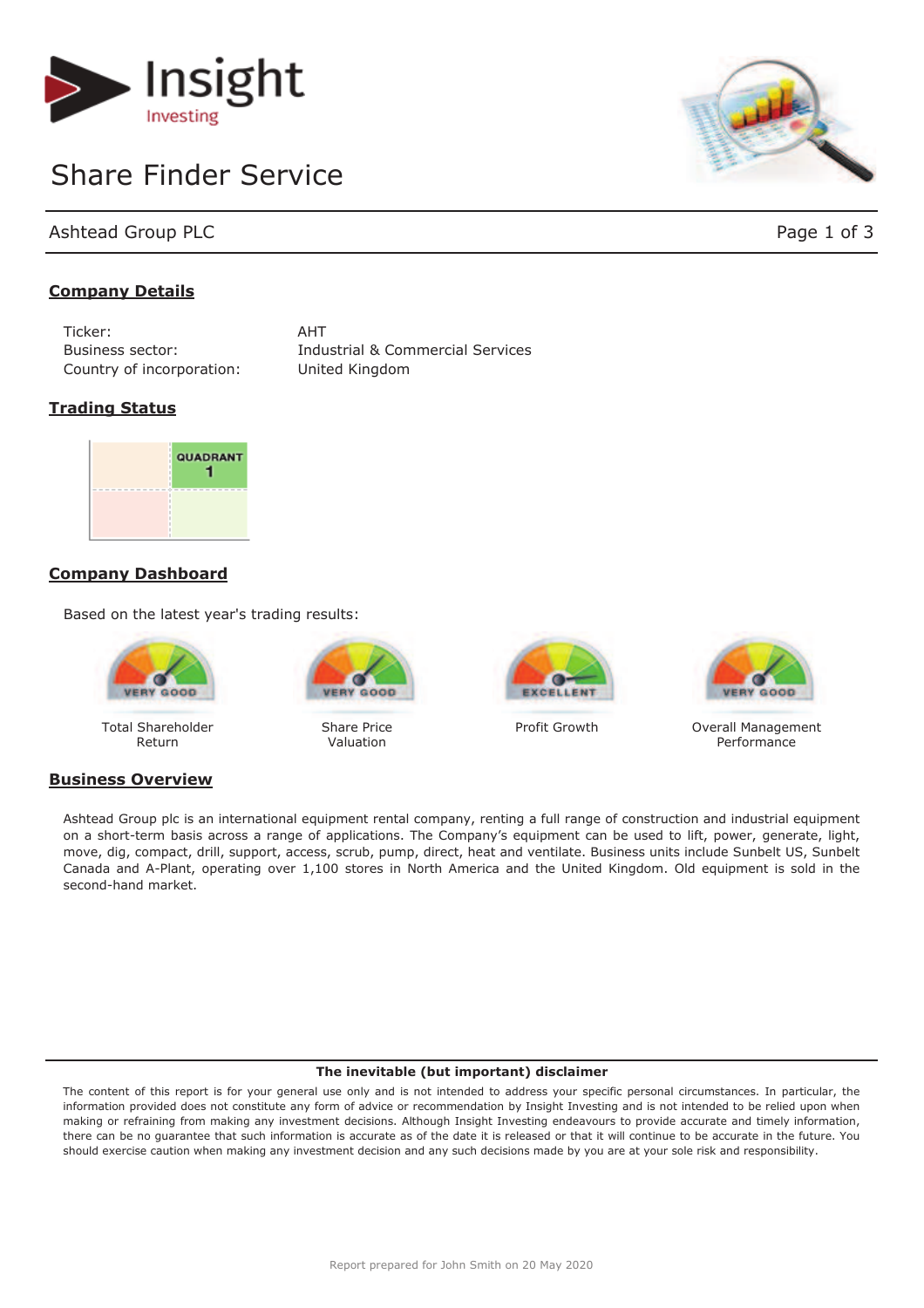

# Share Finder Service



| Ashtead Group PLC | Page 2 of 3 |
|-------------------|-------------|

# **Share Price Performance**

| Share price as at 19 May 2020 | £22.61  |           |              |
|-------------------------------|---------|-----------|--------------|
| Performance over last year:   |         | Last year | Last 5 years |
| Share price growth            | 12.2%   | ****      | *****        |
| Dividend yield                | $2.0\%$ | ***       | $\star\star$ |
| Total shareholder return      | 14.2%   | ****      | *****        |

# **Trading Performance - Past**

|                                | Last year | Last 5 years |
|--------------------------------|-----------|--------------|
| Company size                   | *****     |              |
| Sales growth                   | *****     | *****        |
| Profit growth                  | *****     | *****        |
| Overall management performance | ****      | ****         |

#### **Anticipated Trading Performance - Future**

|                                | Forecast |
|--------------------------------|----------|
| Profit growth                  | ***      |
| Overall management performance | *****    |

# **Share Price Valuation**

|                       | Current |
|-----------------------|---------|
| Based on forecasts    | ***     |
| Based on past trading | ****    |
| Analysts' consensus   | ****    |